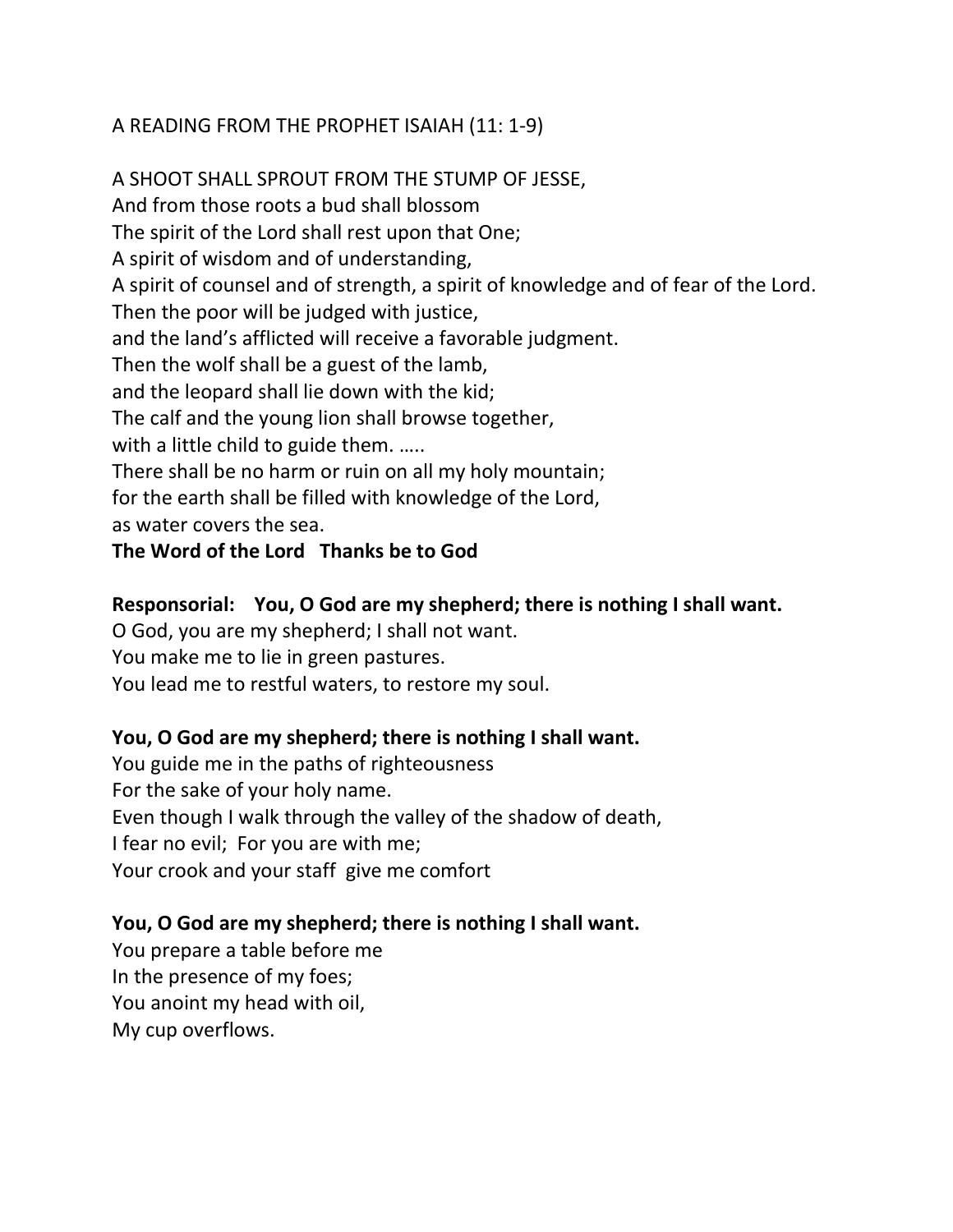# **You, O God are my shepherd; there is nothing I shall want.**

Surely goodness and kindness shall follow me All the days of my life; And I shall dwell in your holy house forever and ever

## **You, O God are my shepherd; there is nothing I shall want.**

## **2nd reading:**

A Reading from St. Paul's letter to the Philippians (1:3-6 & 9-11)

I thank my God whenever I think of you; and every time I pray for all of you, I pray with joy, remembering how you have helped to spread the Good News from the day you first heard it up to the present. I am quite certain that the One who began this good work in you will see that it is finished when the Day of Christ Jesus comes.

My prayer is that your love for each other may increase more and more and never stop improving your knowledge and deepening your perception so that you can always recognize what is best. This will help you to become pure and blameless, and prepare you for the Day of Christ, when you will reach the perfect goodness which Jesus Christ produces in us for the glory and praise of God.

# **The Word of the Lord. Thanks be to God**

# **Alleluia! Your Word, O God, is eternal life. Your Word is a lamp to guide me. Alleluia**

# **A reading from the Holy Gospel according to Mark** (10:1, 13-16)

Now Jesus came to the districts of Judea / and once more the crowds gathered around / and as usual Jesus began to teach them.

And people were bringing their children to Jesus to have him touch them, but the disciples scolded them for this.

When Jesus saw this he was very displeased and said to them,

"Let the children come to me; do not stop them.

It is to just such as these that the reign of God belongs.

The truth is, whoever does not welcome the reign of God as a little child Will not enter it." /// And Jesus took the children in his arms and blessed them, Laying his hands on them. ////

# **The Gospel of the Lord**.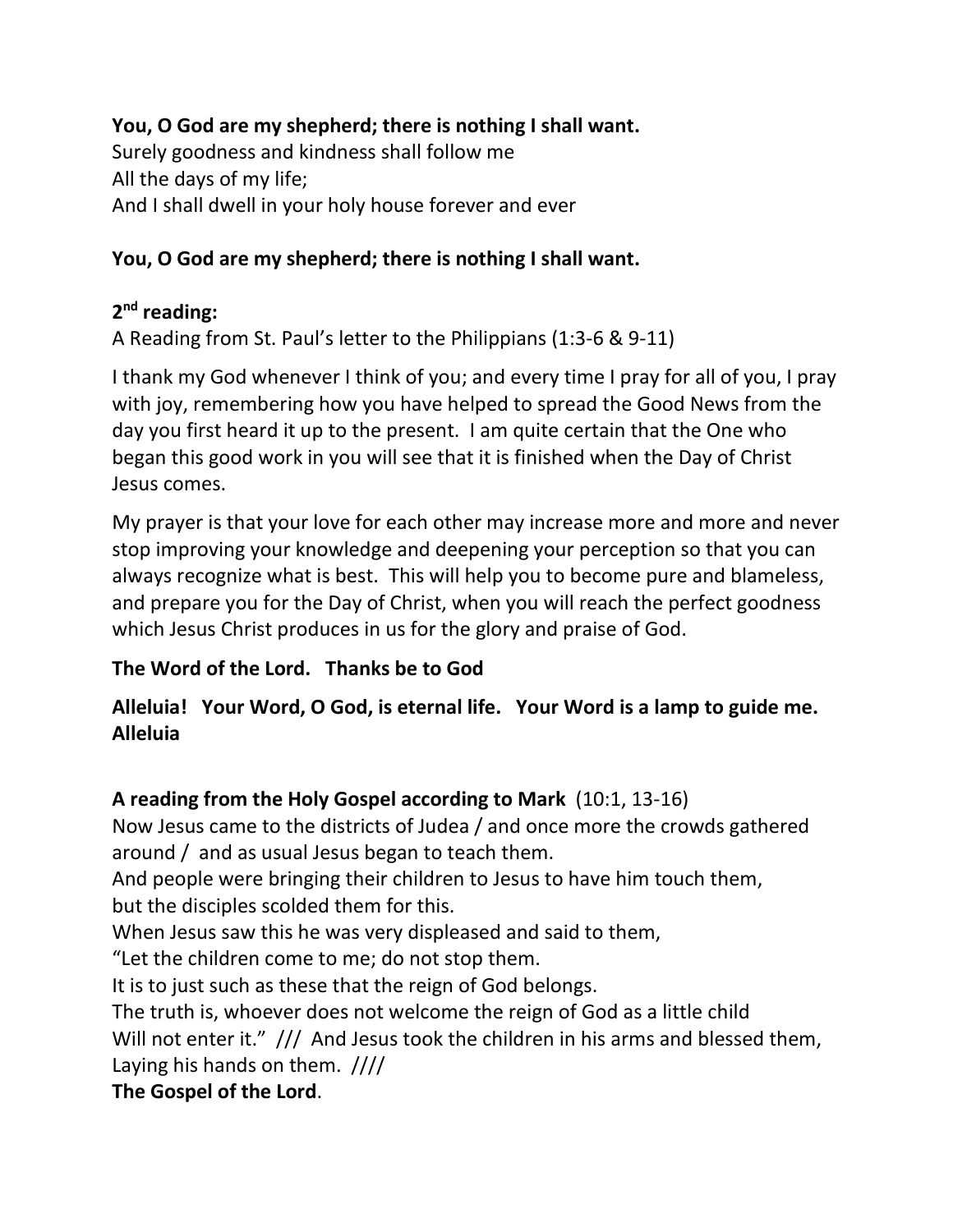#### **Prayers of the Faithful for the Funeral Mass for S. Marina Rose Parisi Nov 20, 1921**

#### **For the World:**

Faithful God, you know how much S. Marina Rose loved peace, at home and for all the world. May we and all people build bridges of peace and understanding no matter where we are. **We pray: Loving God, Hear our Prayer**

#### **For Our Church:**

You who know the depths of our hearts, you know our struggles with fear and anxiety. Sister Marina Rose modeled for us how to trust. May your Spirit of wisdom and understanding deepen our trust until love overcomes all fear and we become the church community you desire, from the least of us to our leaders. **We pray: Loving God, Hear our Prayer**

#### **For all the people of God**

You who embraced children taught us that the reign of God can best be found in the openness of heart of a child. We remember with joy how Sister Marina Rose welcomed so many children into her heart and life. May we too learn the openness of heart that is able to welcome You and each person You send us. **We pray: Loving God, Hear our Prayer**

#### **For the Sisters of the Holy Names**

We thank you, loving God, as we remember how S. Marina Rose helped spread the good news. We ask your continued blessing on the Sisters and Affiliates of the Holy Names of Jesus and Mary, that they may be always open to your guidance and direction. May they be recognized as your disciples and that in their very being may they be always your good news. **We pray: Loving God, Hear our Prayer**

### **For Sister Marina Rose's Family, Friends, and Living Community**

As we mourn the sudden loss of Sister Marina Rose we reach out to you O God for your comfort and your healing. May the light of your love break the darkness of grief. May you be with Marina Rose's family, friends, and housemates as they walk the journey of loss and grief. Be with them in comfort and strength in all the days ahead. **We pray: Loving God, Hear our Prayer**

#### **For the many groups to which S. Marina Rose brought her energy and joy**

Loving God, we call to mind all the teachers and children, catechists, guild members, sons and daughters of Italy, boards, classmates, the Yakima Mission Centre and Holy Names Sisters, and others who knew her. We ask your consoling presence and blessings for each of them. **We pray: Loving God, Hear our Prayer**

#### **Closing Prayer by the presider:**

Loving God, in our sorrow and in our faith we bring you these our many prayers, asking that you bless us with peace and favor us with hope in this time of need, through Jesus our Savior. Amen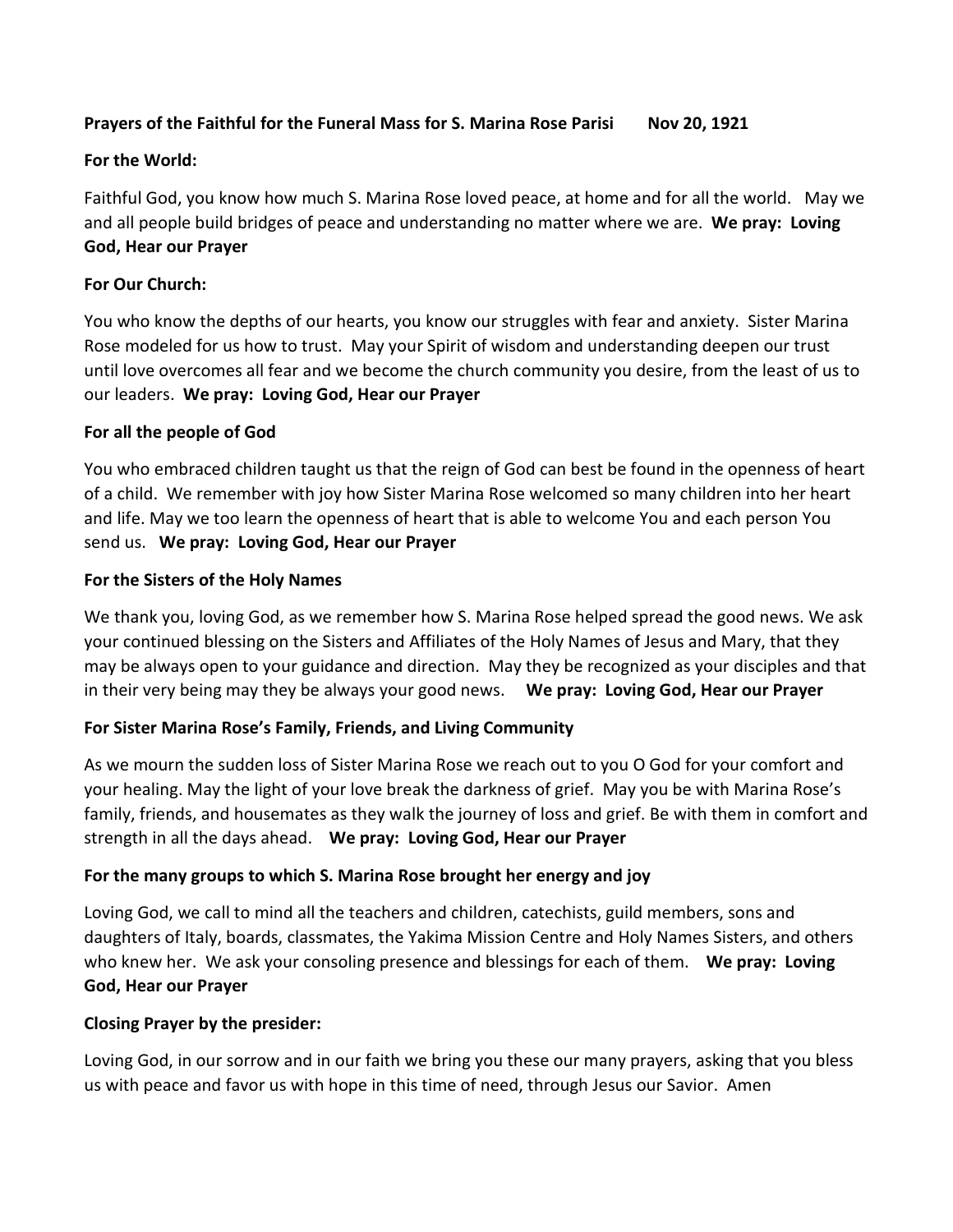| Isaiah:      | How do YOU imagine the Peaceable Reign of God?                |
|--------------|---------------------------------------------------------------|
| Philippians: | "The One who has begun this good work in you"                 |
| Gospel:      | "Welcome children, and welcome the reign of God like a child" |

Thank you Msgr Siler

We look at the Gospel: Here is Jesus, outside his home turf, not in Galilee but in Judea, gathering huge crowds, teaching first by everything he does, and then by his words. We see parents who want their children to crowd a little closer to Jesus….. you can imagine them, right? Parents trying to scoot their children closer, children making their way through the crowd, trying to get closer. But the disciples see this and scold the children and their parents. Stop bothering him!

But then, Jesus scolds his disciples, his students, his best friends! Ooops! Think the disciples: He WANTS all these little ragamuffins around him? What can they understand? This is adult stuff.

"Don't keep them away!" says Jesus, seeing that his friends don't get it yet. "In fact," he says, "the reign of my Father, the perfect peaceable kin-dom I keep telling you about, my Father's loving will for you, can only be understood and lived if you have the open trusting heart of a child. I want you to imitate THEM, because they know how to welcome good news. And good gifts, with open hearts. In fact, you ADULTS can't get in to the kin-dom unless you keep your heart open and welcoming toward our Heavenly Father and his plan, open like the heart of a child."

Anyone who knows S. Marina Rose knows why we chose to bring this "teachable moment" to our gathering today. Can you remember hearing Marina's delight as she would talk about her children preparing for the sacraments? Or her children learning to sing new and old songs at the Heritage University Early Learning Center? Her children learning to get along with each other, learning to share, learning to listen, and then her many catechists learning to teach, her Marie Rose Circle girls learning to put on parties for the Sisters in the convent in Spokane…. learning…. Teaching…..learning. ….. Yes, even after Marina officially retired, she had to keep teaching little children. So she volunteered at Heritage, and she helped beloved individual children prepare for their first communion and other sacraments.

And she kept her own heart fresh like a child's, too, open and joyful. She loved what she loved! Jesus, being a Holy Names Sister, friends, family, community living, being Italian, everything about Peru, Easter bread, community donuts, being almost 90, cooking, gardening, celebrations, little wind-up toys S. Kathleen would bring her from her various trips. We could make a long litany of all that Marina loved!

Jesus loved well who he loved, too. He brought good news to poor people, he proclaimed freedom to captives, sight for the blind, release from debts and bondage….. Those most in need of God's attention received love and attention from Jesus.

And he surely knew the beautiful images in Isaiah , the ones we heard today, When Emmanuel, God with us, will rise from a stump, a root, a little left-over nothing of a plant, and become a bud, a blossom, a full flowering promise that will bear much fruit: We love to name thise gifts. These are the gifts our hearts really want for Christmas, and for all year long: wisdom and understanding, counsel and courage, knowledge and fear of the Lord. How many times did Marina teach these gifts of the Holy Spirit? Teach them, pray them, receive them and live them Learning….. teaching…..learning….. Then mortal enemies shall live together in peace. Isaiah promises. Here's a promise we really need to grab onto, isn't it? And it's so vivid! Wolf and lamb; leopard and baby goat; calf and young